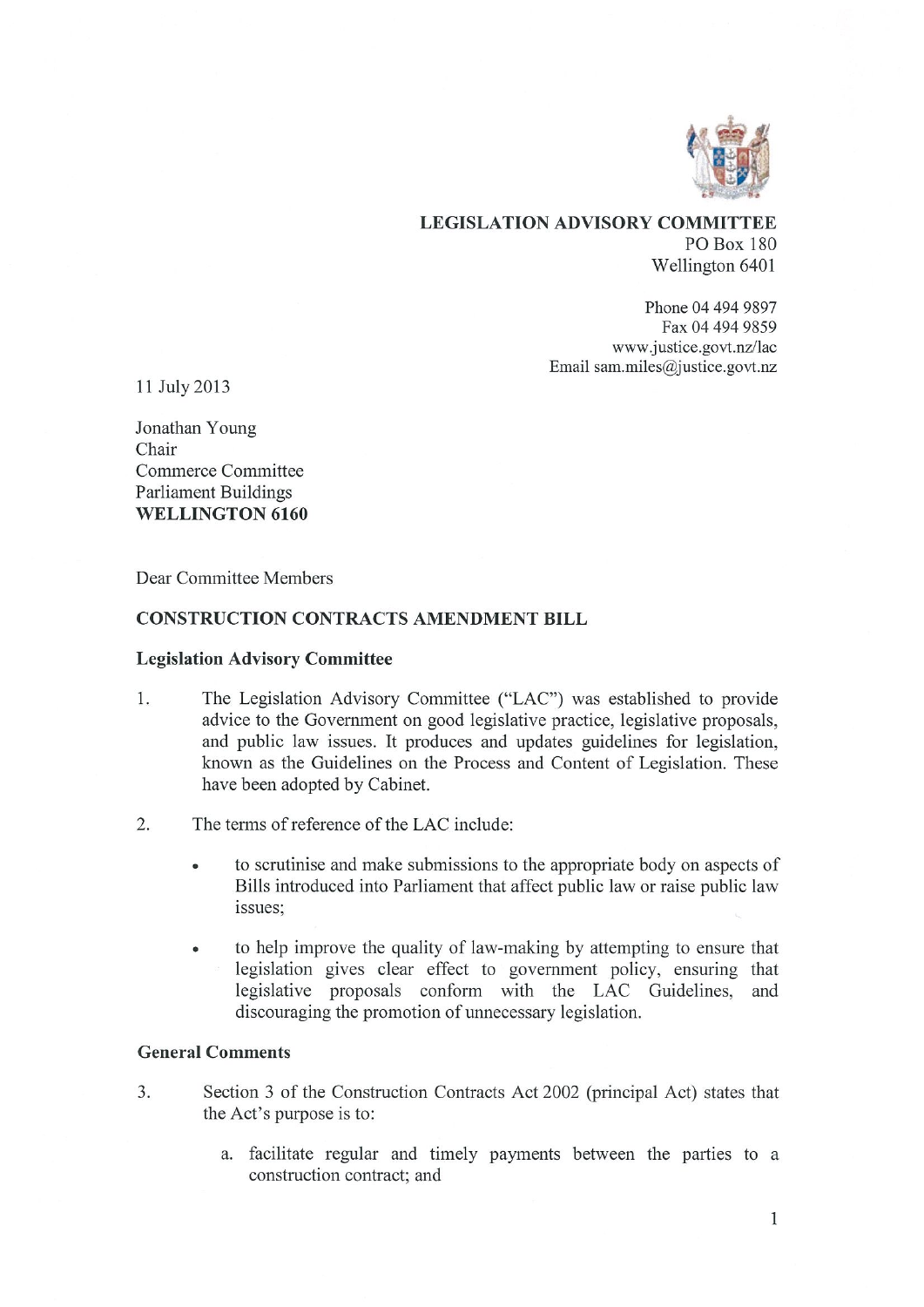- b. provide for the speedy resolution of disputes arising under a construction contract; and
- c. provide remedies for the recovery of payments under a construction contract.
- $\overline{4}$ . The explanatory note to the Construction Contracts Amendment Bill explains that the Bill's purpose is to build upon these objectives by making the "existing adjudication process a faster, more cost-effective, and efficient option for people with disputes under construction contracts." Both the principal Act and the Construction Contracts Amendment Bill aim to deal with payment problems, particularly downstream payments to contractors and subcontractors, in the construction industry.
- 5. The recent Mainzeal receivership indicates the continued vulnerability of subcontractors where a construction company collapses, and the failure of the principal Act to adequately protect subcontractors. While we note that the Construction Contracts Amendment Bill does not seek to significantly alter the contractor protection mechanisms in the principal Act, we think it would be unfortunate for the principal Act to be amended in the post-Mainzeal environment without consideration of whether alternative or additional mechanisms, such as ring-fencing of payments, would better fulfil the principal Act's objectives.
- 6. We do not advocate for any particular proposal, but believe that this Bill provides an opportunity for officials to undertake detailed policy analysis on alternative options.

# **Prospective operation of legislation**

- 7. The Bill extends the coverage of the principal Act so that it applies to design, engineering and quantity surveying work relating to relevant construction work. Clause 7(2) of the Bill explicitly provides that this extension is to operate prospectively. The absence of any such explicit provision in relation to the Bill's other amendments means that it is arguable that those amendments will apply to construction contracts that are already in existence at the time of the Bill's commencement.
- 8. The LAC Guidelines state the "general principle is that statutes and regulations operate prospectively, that is, they do not affect existing situations". As the LAC Guidelines note, not all legislation that As the LAC Guidelines note, not all legislation that retrospectively alters existing rights and obligations is unfair or objectionable; the question will always be one of fairness to those affected.
- 9. The Bill's amendments, if held to be retrospective, would affect existing construction contracts in two primary ways:
	- a. Generally treating residential construction contracts on the same basis as other construction contracts (except that charging orders will not be possible for owner/occupier residential contract costs awards). At present, progress payment provisions, suspension of work, and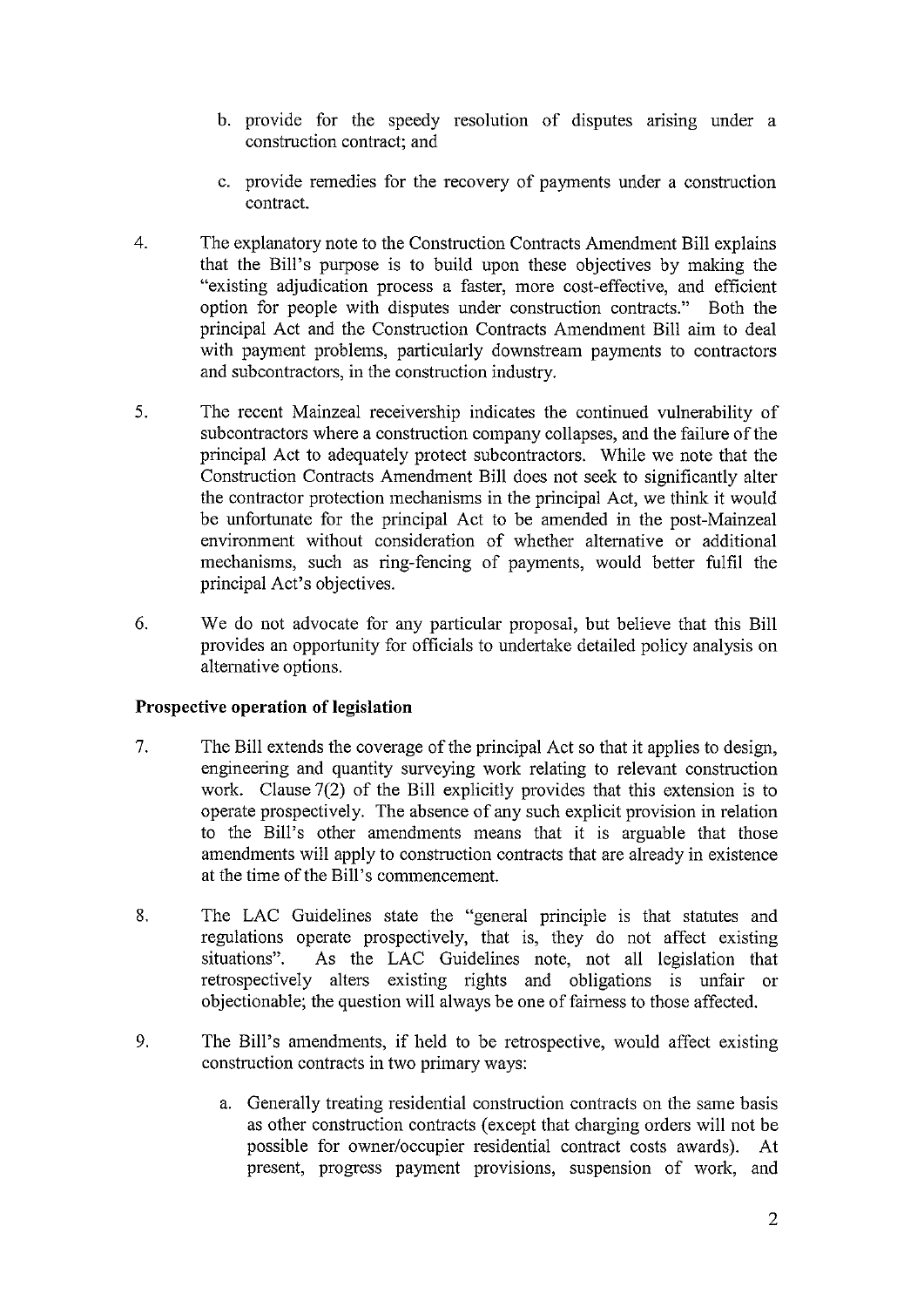charging order provisions do not apply to residential construction contracts.

- b. Applying the enforcement regime that applies to monetary awards to include enforcement of dispute process decisions about rights and obligations for all kinds of construction contracts; such as a dispute process order that certain work be done. This will apply to both nonresidential and residential construction contracts.
- 10, Parties enter into a construction contract on the basis of their understanding of the law existing at the time. Particularly in relation to residential construction contracts, parties may reasonably expect that legislation will not be amended so as to affect their existing contracts. Arguably, the retrospectivity of some amendments (such as those relating to the enforcement mechanisms for adjudication determinations) are not objectionable as they could be regarded as conferring a benefit on parties, by seeking to ensure that such determinations are enforceable. However, these amendments alter the expectations of parties to a construction contract as to the impact of an adjudication process.
- 11. We submit that the Committee should consider whether all the changes made by the Bill are beneficial when compared to what the parties to a residential construction contract might have freely agreed. Some changes made by the Bill could be considered to advantage one party while disadvantaging another. The Committee ought to expressly consider whether existing contracts covered by this Bill should remain on the basis of the process and terms as agreed between the parties.
- 12. There is a further complication in that s 12 of the current Act states, ostensibly simply, "This Act has effect despite any provision to the contrary in any agreement of contract". What is less clear is how that provision can be applied sensibly and with certainty to provisions in a contract that were not subject to the Act when they were agreed, but become subject to the Act by reason of the enactment of the Bill part way through the performance of the contract. It is one thing to draft a contract knowing that s 12 applies, but quite another thing to apply it to an existing contract.
- 13. We therefore suggest that the Committee make a recommendation to clarify that the Bill only apply to contracts entered into after the Bill has commenced unless all the parties to the contract agree to amend it so that the provisions of the Bill apply. In this regard we note that typical residential contracts would be of relatively short duration anyway, so there ought not to be a significant transition period in those cases.

# Enforcement of adjudications on rights and obligations

14. The Bill provides that the enforcement regime that currently applies to payments should be expanded to decisions regarding the rights and obligations of parties, such as an adjudication determination that certain work be done. This will mean that such determinations can be "entered as a judgment" in the District Court. However, it is not immediately clear what